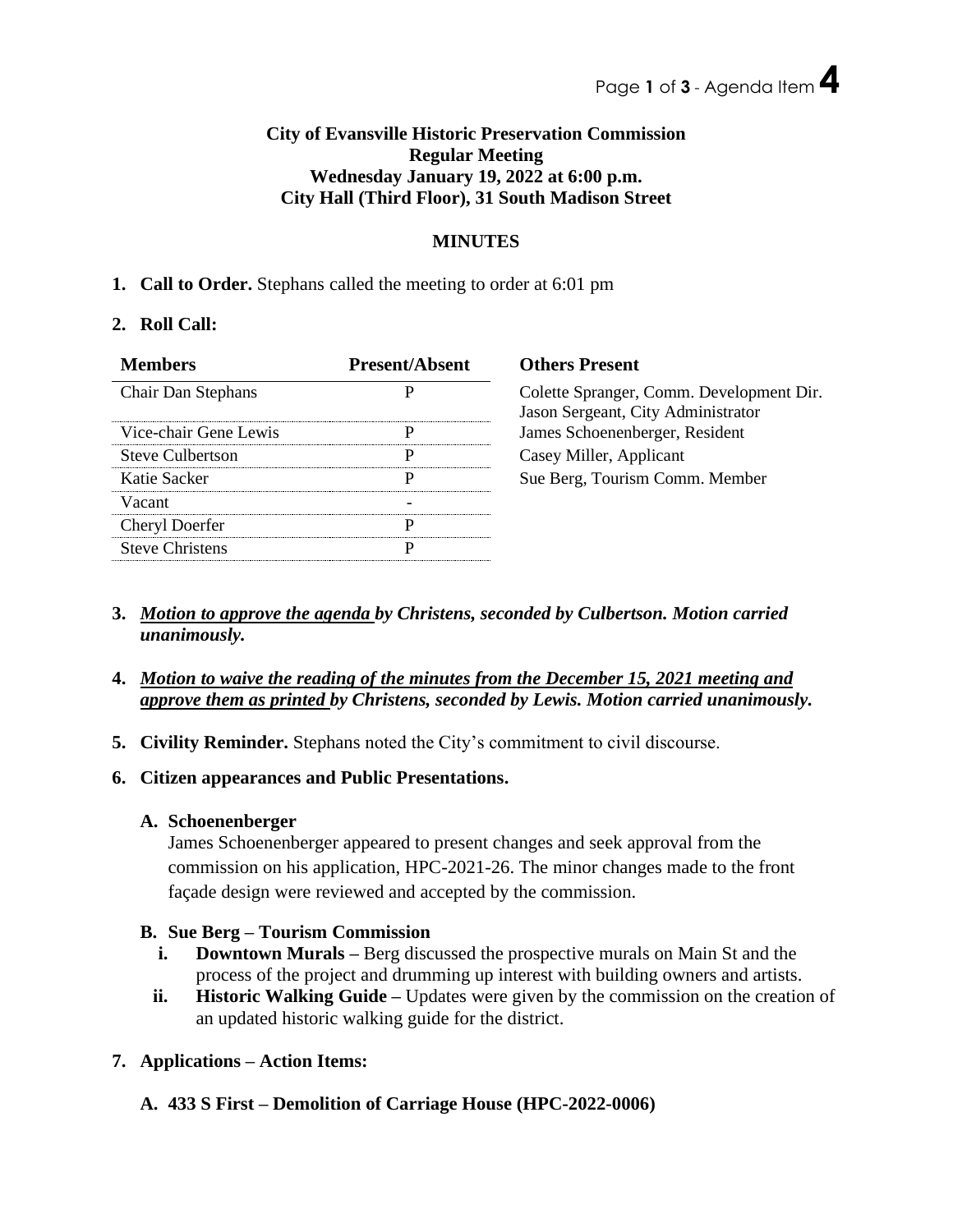Applicant Casey Miller present. Miller discussed the condition of the carriage house having a significant lean, leaning against carriage house in neighboring property. Miller also advised State Farm will not insure the carriage house and recommended demo at time of purchase. The history of the carriage house was discussed including that the garage door was made to replicate the original carriage house built by Benjamin Hoxie. Miller advised he didn't know what he would do to replace the carriage house and commissioners explained rules for maintaining historic character of the district. *Motion to table the application by Culbertson, seconded by Sacker. Motion carried.*

### **B. 433 S First – Replace Windows, Siding (HPC-2022-0007)**

Applicant Casey Miller present. Miller explained the condition of the windows. Miller stated he had not contacted a contractor with experience refurbishing historic wood windows. Commissioners explained how to find a contractor with that experience and advised that if such a contractor declared them unrepairable, then the windows could be replaced with like materials. *Motion to table the application by Christens, seconded by Culbertson. Motion carried.*

### **C. 32 W Main – Replace Windows, Chimney (HPC-2022-0014)**

Applicant Anika Laube present. The commission discussed that it makes sense to replace the windows the match the others. Lewis and Stephens remember discussing the project at the last meeting and wanting to see a quote to replace the original fabric. Doerfer described the historic standards they are required to meet. Discussion moved to the chimney portion of the project. Laube explained that the chimney is falling in on the inside and can't be repaired as it can't be brought to code. The commission discussed possible ways to stabilize and protect the chimney and Culbertson suggested seeing if the chimney/fireplace can be saved below the damage. *Motion to table the application by Culbertson, seconded by Sacker. Motion Carried.*

### **8. Discussion Items:**

**A. Preservation Hero 2022**

# **9. Correspondence, Comments and Concerns.**

### **A. CAMP Announcement**

Spranger mentioned an upcoming learning opportunity being offered by the Wisconsin State Historic Preservation Office. Details are pending.

**B. Heavy Trucks Driving on Brick Road on Main St** Discuss for possible vote at next meeting.

### **C. Historic Home Obligations**

Lewis discussed the obligations that come with owning a historic home and how to educate owners.